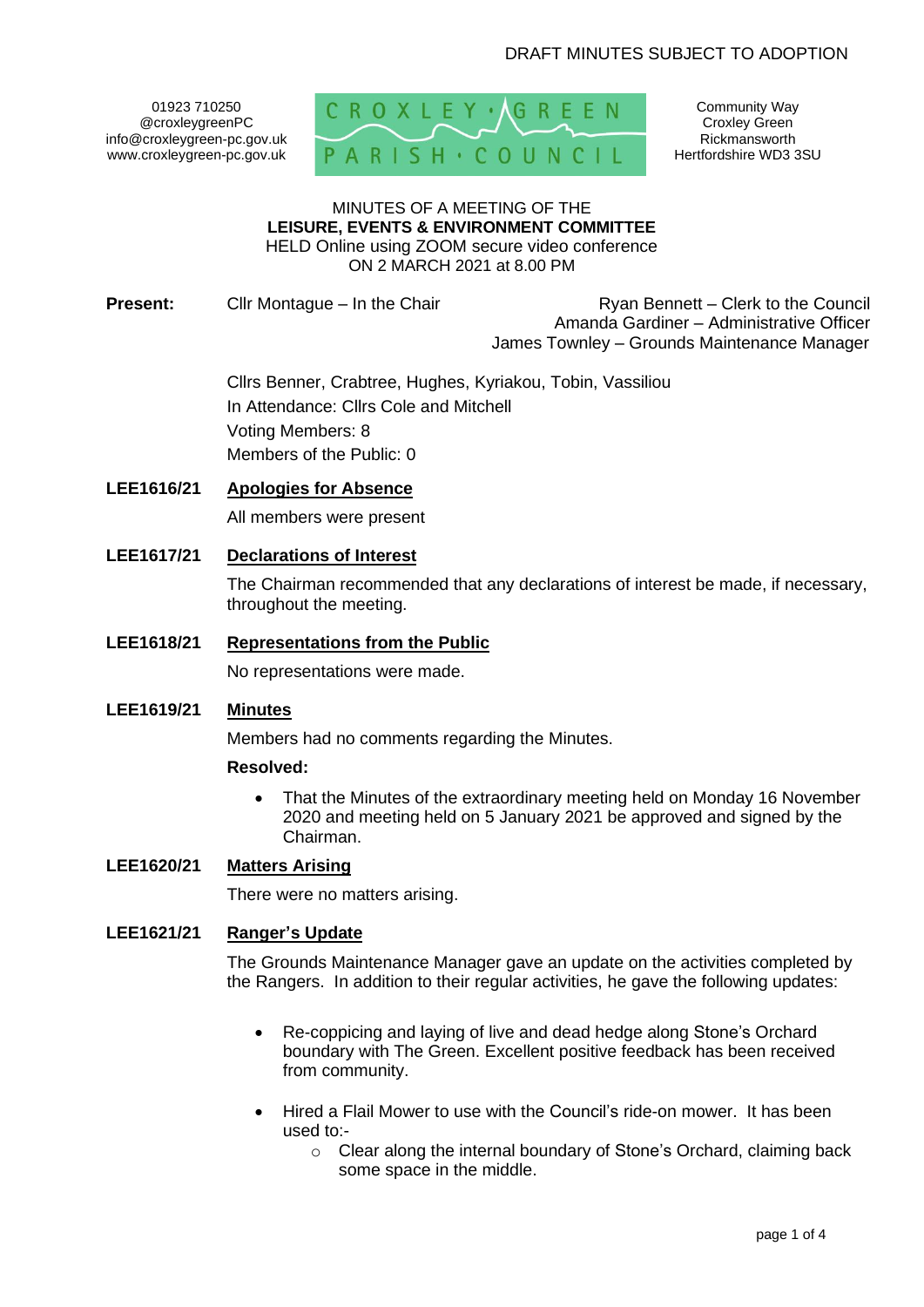- o Clear a large area on the Orchard boundary with the Guild. Approximately 40x15 feet. Removed all the mess within, reinstated the boundary line back to the hazel.
- $\circ$  Beat back the brambles etc, and help clear more of the bottom half of Weston Wood.
- o Clear a number of footpaths.
- Mill Lane makeover. We have planted four trees on the bank, x2 Crab Apple and x2 Rowans. Planted a mixture of native wildflower bulbs around them. Also removed a large overhanging Hazel. Better sight lines down the Lane, and hopefully come spring a bit of colour and cheer.
- Removed and reinstalled the handrail along public footpath seven steps. Very sturdy, hopefully last a long time. Very positive feedback from residents.
- Assisted Malvern Way School, clearing a large patch of bramble and weeds for the site for their new poly tunnel.
- 14th December, volunteer litter pick. Covid rules apply. 140kg of litter removed from various areas of Croxley.
- Land Rover has been in for repairs this week, (£230) due to a large coolant leak.
- We have noticed an increase in the amount of feedback we have been receiving both online and in person.

### **LEE1622/21 Litter Reduction Sub-Committee**

Chairman provided a verbal update from the Litter Reduction Sub-Committee. Chairman advised Members that the next sub-committee meeting would be scheduled when the artwork for the sticker had been drafted. Cllr Hughes advised members that the local schools plan to hold a litter pick event on Earth Day 22<sup>nd</sup> April 2021.

### **LEE1623/21 Local Travel Map & Croxley Consumer Week**

Cllr Benner provided a verbal update on the creation of a Local Travel Map. Cllr Benner should receive the draft Local Travel Map within the next 2 weeks and will circulate to all councillors for review. Plans for the Croxley Consumer Week are on hold until covid restrictions are lifted.

*[Under Standing Order 13.1.10 the following 2 items were added to the Agenda]*

*LEE1627/21 Croxley Green Time Capsule*

*LEE1628/21 Wildflower Meadow Installation on Footpath 14*

### **LEE1624/21 Wildlife Camera**

The Grounds Maintenance Manager introduced the paper on purchasing a wildlife camera that was suggested by a resident as part of the Council's 'Call for Ideas' initiative. Croxley Green has an abundance of local wildlife that are not always visible to the public. The camera can be positioned in different locations in Croxley to capture images (photo or video) of local wildlife, which can be posted on social media.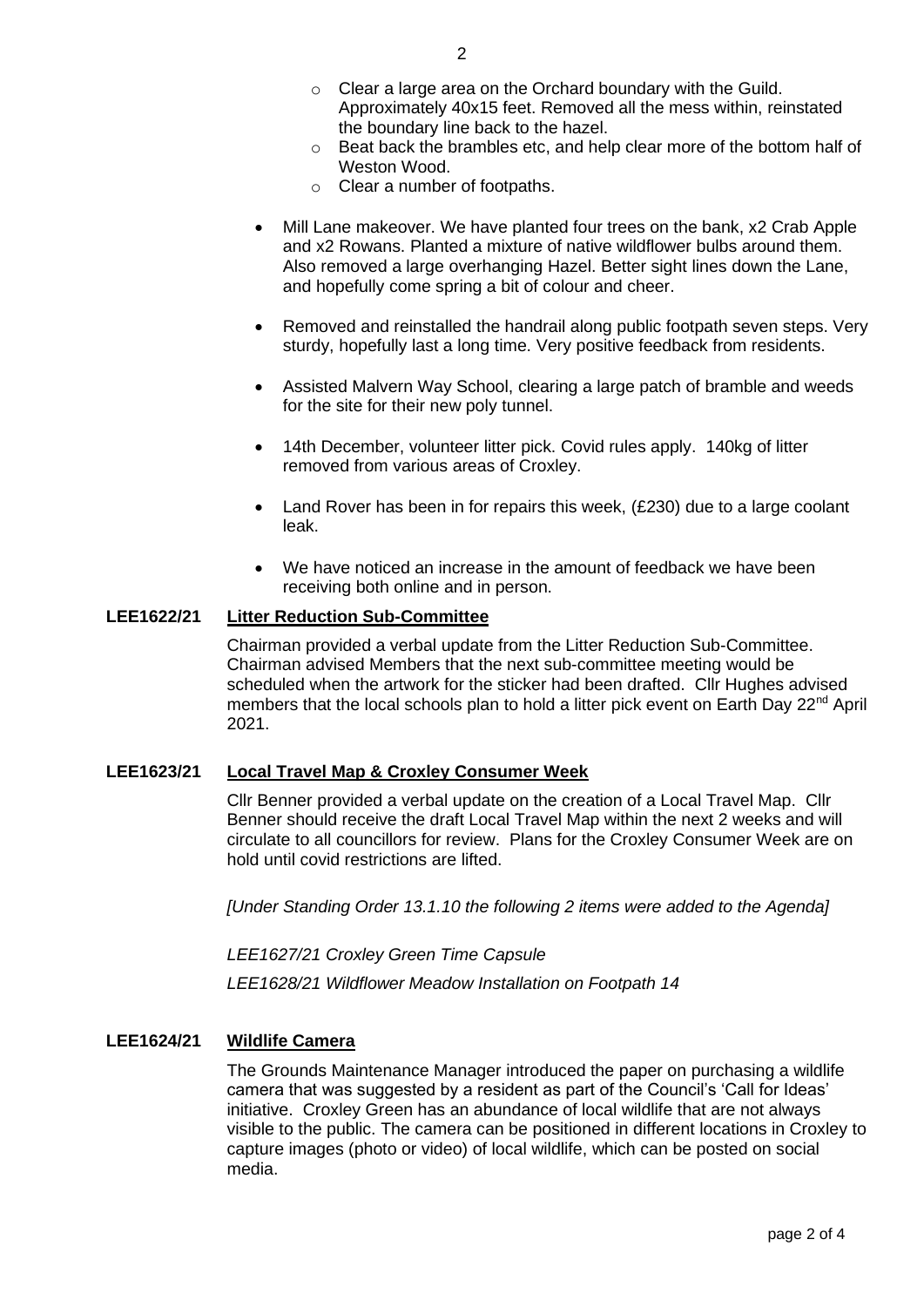Members agreed that a motion-controlled camera to capture and images of local wildlife was a great idea. Members recommended that a memory card with higher storage capacity is purchased. An amendment to the recommendation was proposed to increase the budget to £250.

## **Resolved:**

- That the recommendation "That the Council agrees to purchase a wildlife trap camera up to a value of £200" is amended to "That the Council agrees to purchase a wildlife trap camera up to a value of £250".
- That the Council agrees to purchase a wildlife trap camera up to a value of £250.

## **LEE1625/21 Community Sunflower Competition**

Cllr Benner introduced the paper on extending the current schools sunflower competition to a community sunflower competition. It was proposed to issue sunflower seeds to residents, to plant in their front gardens for everyone to enjoy. Residents can submit the height and flowerhead measurements. Top 5 measurements would be validated by a representative from the council and small trophies issued to the winners.

### **Resolved:**

- That the annual school sunflower competition is extended to include categories for the community in 2021.
- That the current competition budget be increased by £200 to cover the cost of extra sunflower seeds and small trophies for the winners.

# **LEE1626/21 Dog Bin Relocation**

The Grounds Maintenance Manager introduced the paper on relocation of dog bins on Mill Lane, due to the increasing problem with litter and rubbish being fly tipped around the dog bins. Signs were placed by the dog bins to encourage people to take their litter home, but these have been ignored and the problem of litter persists. Members agreed that moving the dog bins away from the canal could help resolve the litter problem and not be too inconvenient for dog owners to locate. It is proposed to put notices on the dog bins to advise users that they will be relocated.

### **Resolved:**

- That Council agree to remove dog bins 42 and 43.
- That Council agree to relocate one of the dog bins to the entrance to Weston Wood.
- That the second bin is not reinstated at this time, but the office investigates potential sites for relocation.

## **LEE1627/21 Croxley Green Time Capsule**

The Clerk introduced the paper on creating a Croxley Green Time Capsule and asked Cllr Hughes to elaborate. As we emerge from the coronavirus pandemic, we will want others to learn from our experience and understand what life was like for us and to remember sacrifices made. Our working days, school and home life looked very different and as a community we worked together to keep the community safe. It is proposed to create a time capsule of items that tell the story of the pandemic in Croxley Green and to bury it in Weston Wood, not to be disturbed for 100 years.

Members agreed that an exhibition should also be arranged (at a date to be decided) to showcase the items to be put into the time capsule.